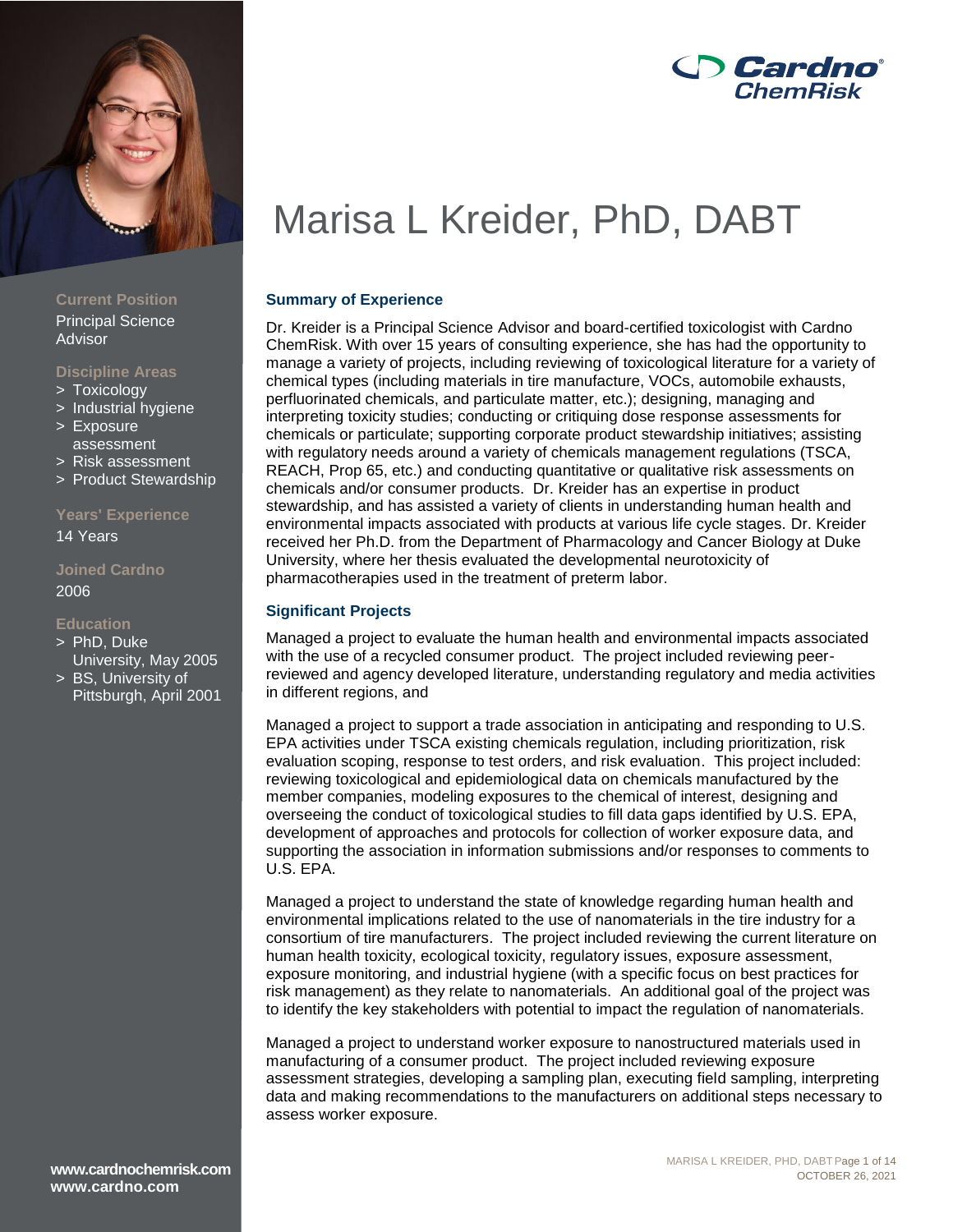

Co-managed a project to review the historic epidemiological and toxicological studies on perfluorooctanoic acid (PFOA) and perfluorooctane sulfonate (PFOS) in an effort to develop a state of the art timeline on the toxicology and epidemiology for PFOA and PFOS for comparison to hazard communication obligations and practices.

Managed a project to investigate reported worker health claims following fumigation of a building with chlorine dioxide. This project included on-site indoor air quality sampling, surface wipe sampling, review of toxicology associated with chlorine dioxide and associated breakdown products, interpretation of findings in the context of worker risk, and recommendations for risk management and risk communication with workers.

Managed a project to the evaluate potential for endocrine disruption on two chemicals used in the manufacture of a consumer product with wide dispersive use. This work included: designing a series of tests, using the basic framework recommended by U.S. EPA under the Endocrine Disruption Screening Program, to proactively determine the potential for these chemicals to interact with the endocrine system; communicating with the manufacturers to help understand the utility of the different tests and their regulatory reporting obligations; managing of the subcontracting laboratory performing the tests, and determining of the weight of evidence conclusions upon completion of all testing.

Managed a project to evaluate potential exposure to titanium dioxide from the use of cosmetic products. This project included development and execution of a sampling strategy, analysis of results, and communication with respect to potential health risks associated with the product usage.

Managed a project to assist a company in developing internal occupational exposure limits for chemicals used in their industry. This effort included: reviewing and summarizing toxicological and epidemiological literature on chemicals of interest and drafting a support document for use by the company industrial hygienists.

Managed a project to assist a company in understanding potential toxicological and environmental implications related to a new material under development. This effort included analyzing the chemical structure of the new material with computational toxicology and fate and transport models and reporting results to company for use in research and development decisions.

Managed a project to assist a company with U.S. EPA regulatory submissions for the manufacture of two new products generated from the pyrolysis of scrap tires. Both products required submission of documentation (either a Premanufacturing Notice or a Significant New Use Notification) under TSCA to obtain authorization of manufacture. We assisted with the technical assembly of information required for both the SNUN and PMN for these products and worked with EPA on gathering information necessary for a complete risk assessment of the process and the products.

Managed a project conducted on behalf of a governmental agency to review and summarize the adverse effects of diesel exhaust as related to the respiratory and immune systems. This work included a review of current literature, drafting of relevant chapters on these organ systems for use by the agency, and management of the project team.

Managed a project aimed at refining the dose response assessment of perfluorooctanoic acid (PFOA) and perfluorooctane sulfonate (PFOS) on behalf of a governmental agency. To conduct the dose response assessment, the toxicity literature was critically reviewed, a key study selected, and benchmark dose modeling conducted to determine suitability in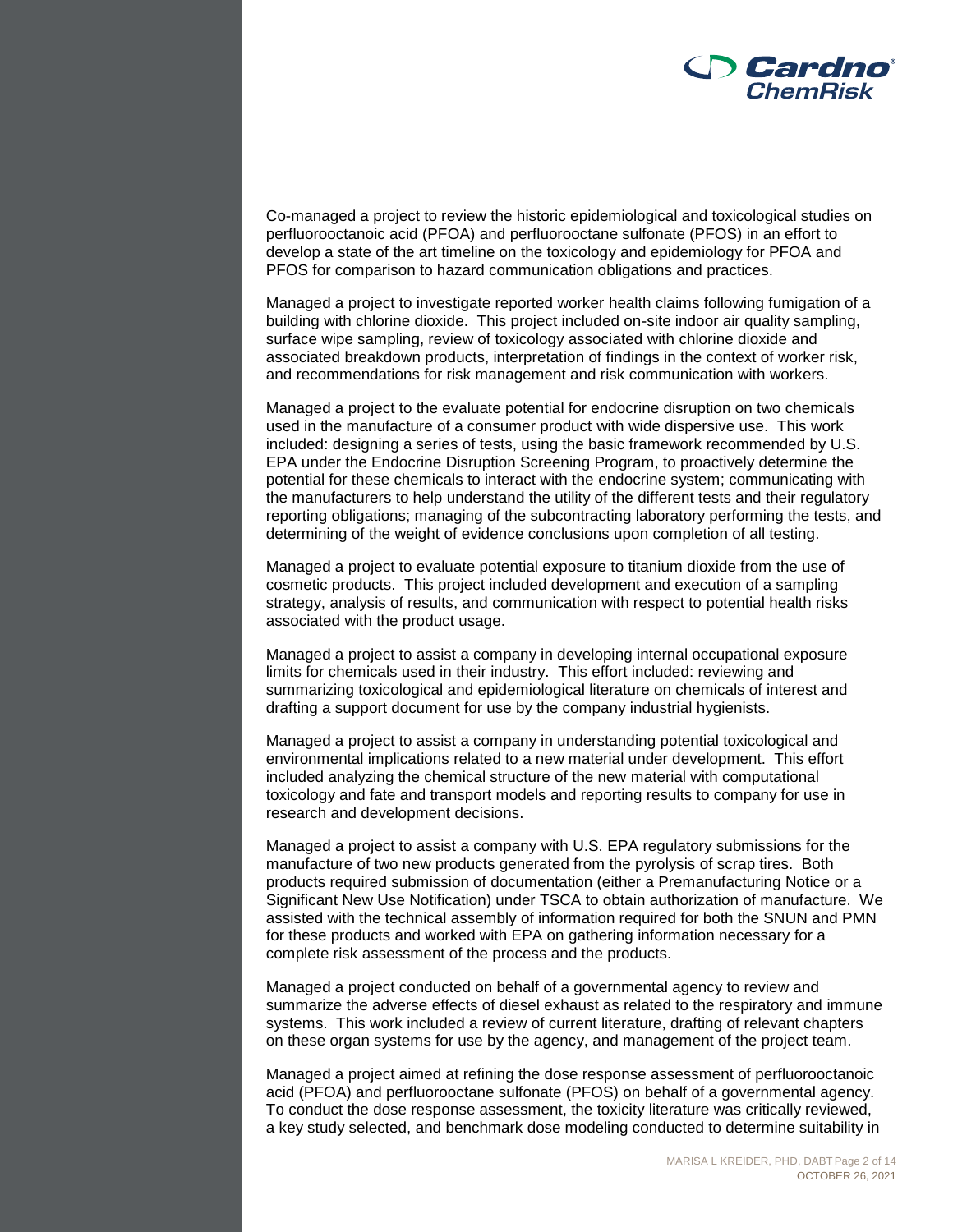

use for determining the critical effect level. A report summarizing the findings was presented to the government agency and used to advise them on establishing a critical effect level.

Managed a project conducted on behalf of Health Canada to review the available toxicological information for 11 chemicals on the Domestic Substances List (DSL). This project included searching of literature within government and scientific database resources, reviewing the literature, and providing a summary to the agency for their consideration.

Retained as an expert witness to render an opinion regarding the association of workplace exposures and the development of Non-Hodgkins lymphoma. Reviewed literature on exposures associated with a specific occupation and the known carcinogenic hazards associated with those exposures.

Provided senior oversight to support a trade association seeking to navigate the TSCA risk evaluation process, including review of occupational exposure assessment literature relevant to the industry, development and implementation of sampling to characterize modern inhalation exposures in the industry, recommendations to the trade association board, and communication with the membership regarding the risk evaluation process.

Provided senior oversight for the development of supporting materials for the submission of a premanufacturing notice (PMN) under U.S. EPA TSCA; materials included reviews of supporting toxicological literature and toxicity of relevant read-across substances, overseeing physical-chemical property testing, and the development of a tool for organizing data for submission with the PMN.

Provided senior oversight for technical support of FDA Premarket Tobacco Applications (PMTAs) for multiple manufacturers of alternative tobacco products. These projects involved conducting risk assessments on chemicals and biological agents for which there is potential exposure, oversight of toxicity and analytical testing, review of published literature, and support in preparation of the application and response to deficiency letters.

Provided senior oversight in evaluation and selection of transfer factors for perfluorooctanoic acid (PFOA), perfluorooctane sulfonate (PFOS), and perfluorohexane sulfonate (PFHxS) between environmental media (including soil and water) and species of fish and cattle used for subsistence fishing and farming in the local population for use in site-specific risk assessment.

Provided senior oversight in the design and implementation of a study to evaluate particulate generation during the normal use of a consumer product for research and development purposes. In this study, particulate generation was compared between two products (current product and product under development) to inform potential health impacts, if any, of product changes.

Provided senior oversight on repeated computational toxicology analyses on new chemicals under development to inform hazard communication throughout the supply chain. Computational analyses included evaluation through multiple computational toxicology tools (e.g. OECD Toolbox, Derek, Sarah, etc.), read-across analysis, and integration of other parameters for consideration (e.g. physiochemical properties).

Serves as a member of the product stewardship steering committee for a Fortune 500 chemical company. As part of this engagement, provide on-demand risk assessment and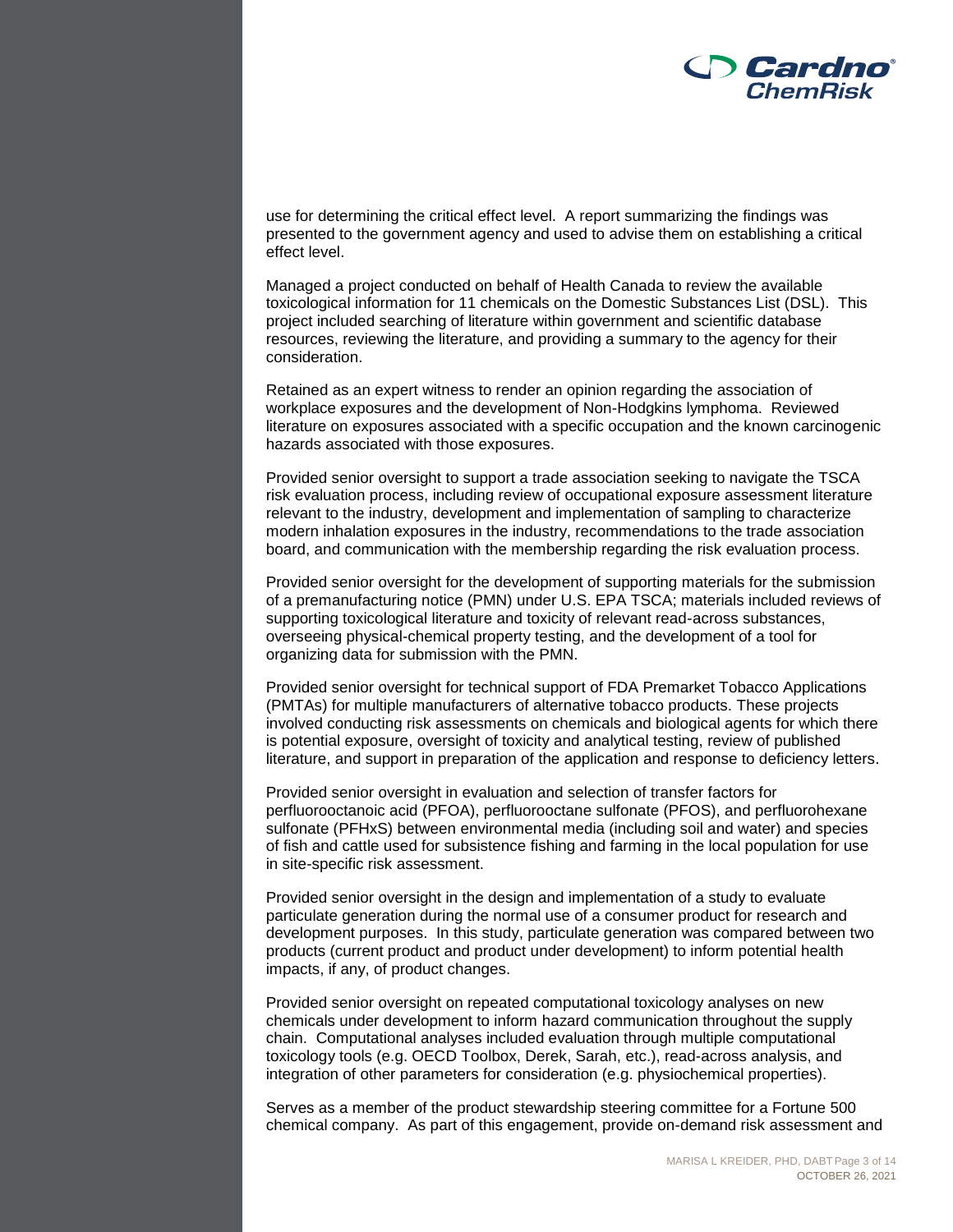

toxicology support, as well as general product stewardship guidance during regular meetings with the steering committee.

Retained as an expert witness to render an opinion regarding the association of workplace exposures and the development of kidney cancer. Reviewed literature on exposures associated with a specific occupation and the known carcinogenic hazards associated with those exposures.

Retained as an expert witness in product liability litigation to evaluate the relationship between exposure to an article of clothing and effects on the skin.

Retained as an expert witness to render an opinion regarding the association between odors associated with land application of biosolids and health effects occurring in a residential population adjacent to the farmland where the biosolids were applied. Reviewed literature on odors and odor perception, health effects related to chemicals found in biosolids, and other key factors relating to the determination of causation. Rendered an opinion via expert report on the likelihood that the health effects were causatively related to the application of the biosolids.

Managed a project to evaluate the use of cobalt salts in the manufacture of a specific consumer product; this work included reviewing and summarizing literature regarding the toxicity and availability of alternatives for cobalt salts; summarizing the mode of action for carcinogenicity of cobalt and cobalt compounds; developing an exposure assessment for cobalt salts during manufacturing of the product; overseeing of a socioeconomic analysis on the impact of regulatory action on cobalt salts; and developing sampling protocols to measure human and environmental exposure from cobalt salts. The primary motivation for this work was the probable designation of cobalt salts as carcinogens and the implications for potential restriction under regulatory constructs.

Provided peer review services for recommendations provided to the Australian Department of Defense on derivation of screening criteria values for perfluoroctanoic acid (PFOA), perfluorooctane sulfonate (PFOS), and related fluorinated compounds.

Reviewed and summarized literature establishing the scientific basis for the development of occupational regulations and the calculation of toxicity factors for trichloroethylene (TCE) in support of a property development group. Performed human health risk assessment for historical exposure from vapor intrusion of soil vapor containing TCE into indoor airspace.

Involved in an analysis of sustainability of compounds used in tire industry for large tire consortium. Aided in preparation of a state-of-knowledge report, including summarizing mammalian and aquatic toxicity data and identification of any gaps in toxicity data for chemicals involved in tire manufacturing and particulate released from the tire during use, identifying regulatory agendas that may limit the use of these chemicals, and prioritizing these chemicals with respect to toxicity and future regulation. Participated in development of a research agenda to address significant gaps in knowledge, and selected and coordinated with laboratories in order to implement this research agenda and interpret results. Research included evaluation of both environmental and human health endpoints. Aided in exposure assessment of key chemicals used in tire manufacturing.

Involved in a historical benzene dose reconstruction for refinery employees at four domestic refineries in support of a large oil company. Participation in this project included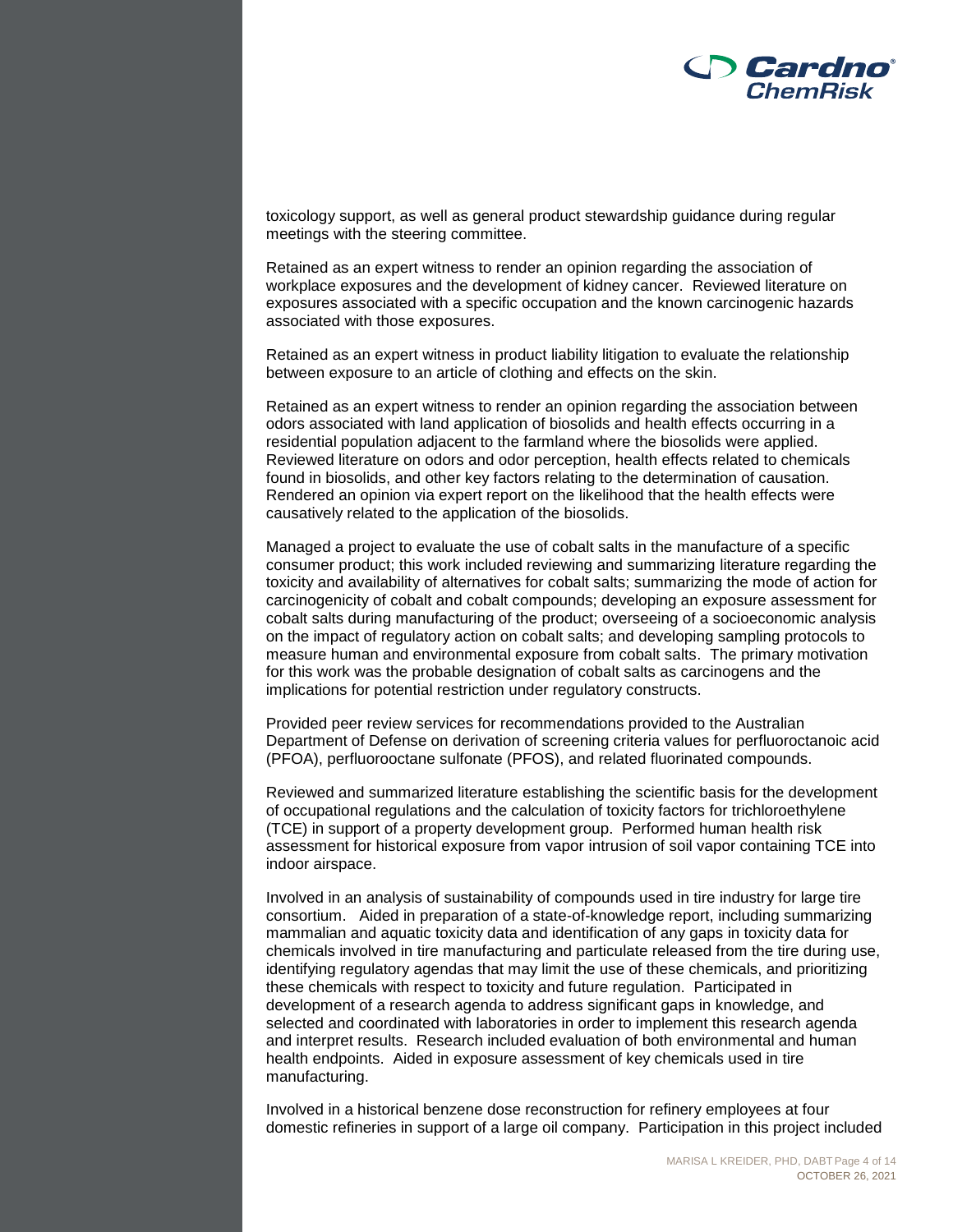

quality control of industrial hygiene databases, historical document review and summarization, data analysis, development of standardized area, job and task descriptions across refineries, reporting of findings, and other supporting tasks.

Assessed the potential for human health or environmental risk associated with the use of ground rubber in playgrounds and athletic fields. Work on behalf of this project included extensive review and summary of previously published literature or risk assessments and screening level risk assessments for those endpoints not previously addressed.

Provided toxicology support for a project assessing release of formaldehyde from wood products and compliance with Proposition 65 and Airborne Toxic Control Measure (California regulations). Focused on dose response assessments of formaldehyde and determination of carcinogenic risk criteria (slope factors) for different regulatory agencies.

Assessed key health effects associated with evaporative and combustive emissions from the use of fuels. This included review of toxicity literature related to both whole emissions and components of emissions (e.g., certain metals or VOCs). Proposed a testing strategy for assessing the safety of new fuels or fuel additives to correspond with key health effects found to be associated with either whole emissions or components of emissions for Health Canada.

Managed a project supporting a petroleum company in efforts to understand dioxin emissions from their facility and the impact on the local neighborhood. This included reviewing TRI data, critiquing local NGO reports on the community impact, and other support tasks.

Provided peer review for the reassessment of risks related to aniline exposure in the general public on behalf of Health Canada.

Provided toxicological expertise to state agency in review of industry white paper aimed at establishing an alternative standard for cleanup of all isomers of hexachlorocyclohexane (HCH), including lindane. This involved an independent review of the literature on which the industry relied in formulating their opinion, critique of the white paper, and recommendations to the state agency.

Provided technical support to a trade association in developing generic exposure scenarios for REACH for an article with intended release. This included reviewing the potential chemical releases from manufacture of the article, releases during use of the article, and releases during the waste and recycling stages of the article.

Summarized toxicity and exposure literature for four pesticides in order to assess the potential for future regulation and the impact on continued reregistration for commercial use.

Summarized toxicity and exposure literature for amorphous microsilica and reviewed and summarized case materials in litigation support for a manufacturer of microsilica.

Researched toxicity and regulatory agendas related to toxaphene, formaldehyde, benzene, phenol, bisphenol A, epichlorohydrin, and toluene di-isocyanate in support of due diligence effort of a chemical manufacturer.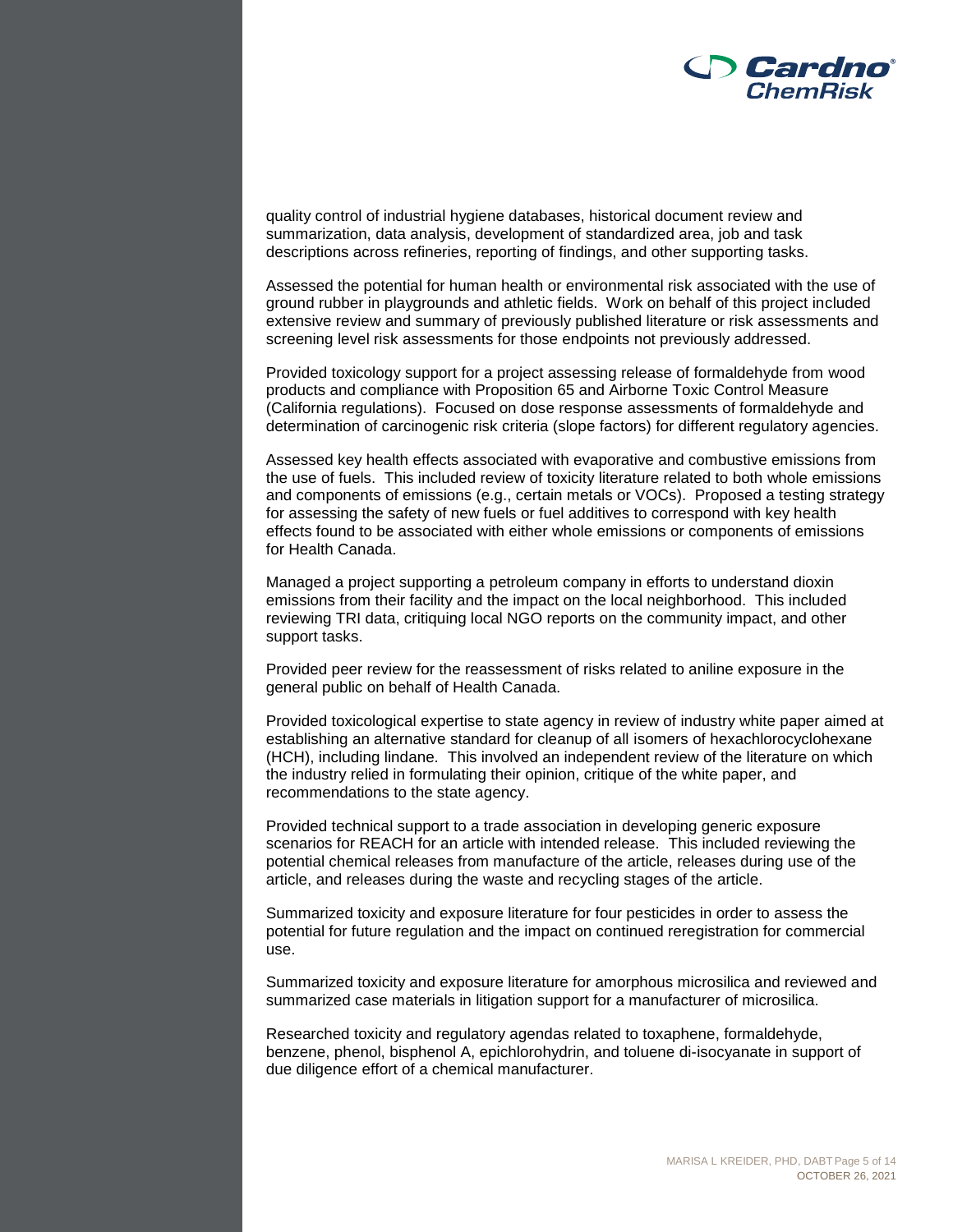

Summarized toxicity and potential origins of exposure for strains of bacteria alleged to be spreading via indoor air in an office building.

Researched site assessments associated with railways for lead and other metal contamination of soil.

Reviewed and summarized case materials, including deposition, medical records, and expert reports for numerous asbestos and benzene toxic tort litigation cases.

- > Society of Toxicology (SOT)
	- > Student member, 2002 2006
	- > Full member, 2011 current
	- > Neurotoxicology Specialty Section, 2002 2006
	- > Risk Assessment Specialty Section, 2011 current
	- > Nanotoxicology Specialty Section, 2011 2020
	- > Occupational and Public Health Specialty Section, 2020-current
	- > Women In Toxicology Special Interest Group, 2020-current
	- > Allegheny-Erie Society of Toxicology, 2011 current; President-Elect 2018-2019; President 2019 – 2020; Past-President 2020 – 2021
- > American Industrial Hygiene Association (AIHA)
	- > Member, 2014 2019
- > Society for Environmental Toxicology and Chemistry (SETAC)
	- > Member, 2014
- > Awarded 2014 Best Published Paper Regarding Medical Devices for Toxicologybased cancer causation analysis of CoCr-containing hip implants: a quantitative assessment of genotoxicity and tumorigenicity studies (J Appl Tox. 34(9):939-967). Medical Device and Combination Product Specialty Section – Society of Toxicology Annual Meeting, San Diego, CA, March 2015.
- **Certifications** > Diplomate of the American Board of Toxicology (2013-current)

## **Publications Peer-Reviewed Publications**

- > Gillie, C., Killius, A., Parker, G., Kreider, M., and Sullivan, H. 2021. Leveraging science to inform proactive and reactive risk management. Environmental Law Reporter: 51 ELR 10198
- > Kovochich, M., M. Liong, J.A. Parker, S.C. Oh, J.P. Lee, L. Xi, M.L. Kreider, and K.M. Unice. 2021. Chemical mapping of tire and road wear particles for single particle analysis. Sci Total Env. 757:144085.
- > Kreider, M.L., Unice, K.M., and Panko, J.M. 2019. Human health risk assessment of Tire and Road Wear Particles (TRWP) in air. Human Ecol Risk Ass. 26(10): 2567- 2585.

**Memberships to Professional Societies**

**Professional Honors and Awards**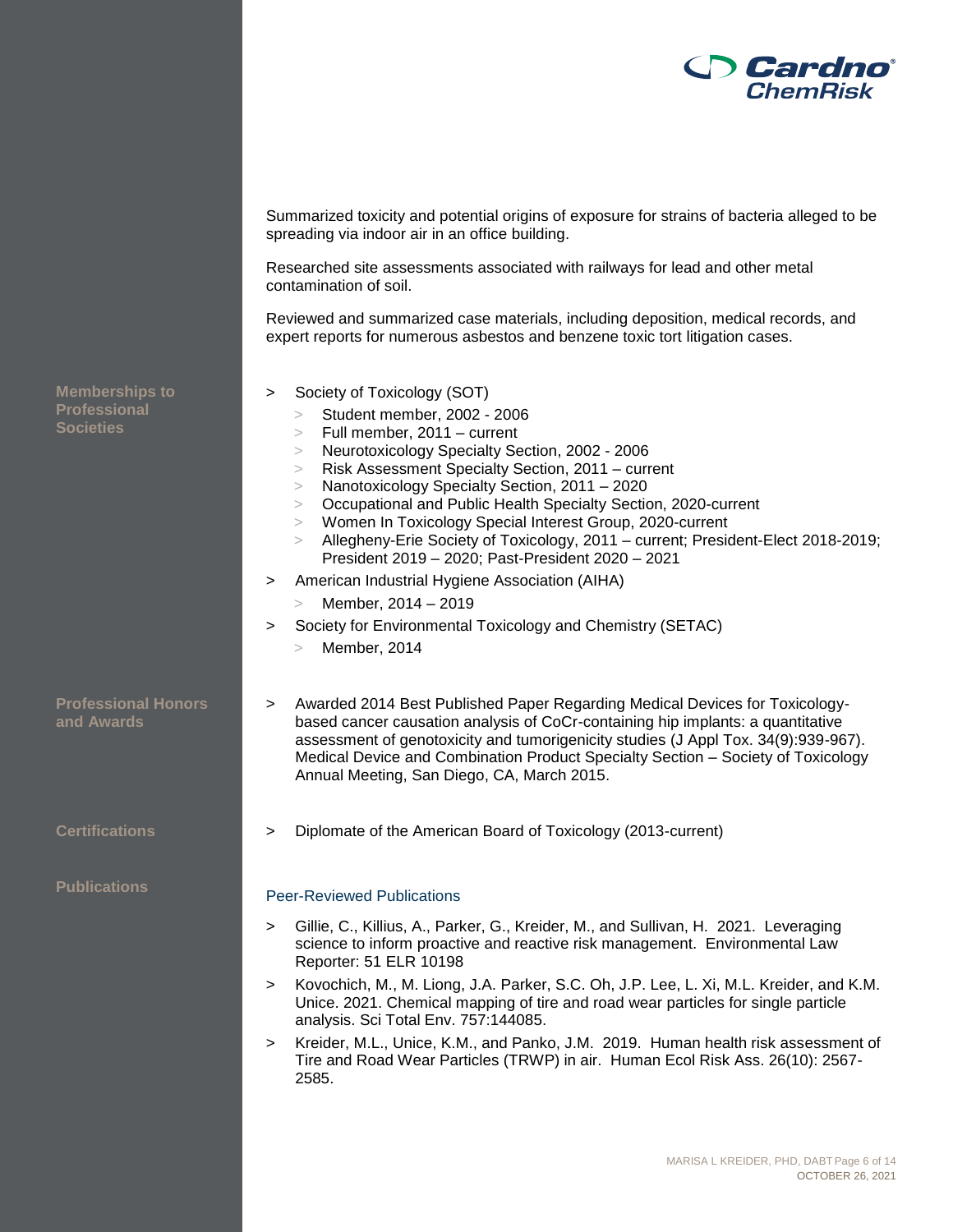

- > Marsh, G.M., A. Bernal, N.S. Egnot, and M. Kreider. 2018. Letter to the Editor: Comments on the measurement of lung cancer tumor markers in workers of a glass wool company. Int J Occup Env Med. 9(3):157-158.
- > Burns, A., J. Shin, K.M. Unice, S.H. Gaffney, M.L. Kreider, R.H. Gelatt, and J.M. Panko. 2017. Combined analysis of job and task benzene air exposures among workers at four US refinery operations. Tox Ind Health. 33(3):193-210.
- > Kreider M.L., W.D. Cyrs, M.A. Tosiano, and J.M. Panko. 2015. Evaluation of quantitative exposure assessment method for nanomaterials in mixed dust environments: Application in tire manufacturing facilities. Ann Occup Hyg. 59(9):1122- 1134
- > Christian, W.V., L.D. Oliver, D.J. Paustenbach, M.L. Kreider, and B.L. Finley. 2014. Toxicology-based cancer causation analysis of CoCr-containing hip implants: A quantitative assessment of genotoxicity and tumorigenicity studies. J Appl Tox. 34(9):939-967.
- > Unice, K.M., M.L. Kreider, and J.M Panko. 2013. Comparison of tire and road wear particle concentrations in sediment for watersheds in France, Japan, and the United States by quantitative pyrolysis GC/MC analysis. Env Sci Tech. 47(15):8138-8147.
- > Kreider, M.L., A.M Burns, G.H. DeRose, and J.M. Panko. 2013. Protecting workers from risks associated with nanomaterials: Part II – Best practices in risk management. Occup Safety Health. 82(9):20-24. Available at: [http://ohsonline.com/articles/2013/09/01/protecting-workers-from-risks-associated](http://ohsonline.com/articles/2013/09/01/protecting-workers-from-risks-associated-with-nanomaterials.aspx)[with-nanomaterials.aspx](http://ohsonline.com/articles/2013/09/01/protecting-workers-from-risks-associated-with-nanomaterials.aspx)
- Panko, J.M, J. Chu, M.L. Kreider, and K.M. Unice. 2013. Measurement of airborne concentrations of tire and road wear particles in urban and rural areas of France, Japan, and the United States. Atmosph Environ.72:192-199.
- > Unice, K.M., M.L. Kreider, and J.M. Panko. 2012. Use of a deuterated internal standard with pyrolysis-GC/MS dimeric marker analysis to quantify tire tread particles in the environment. Int J Env Res Pub Health. 9:4033-4055.
- > Kreider, M.L., M. Doyle-Eisele, R.G. Russell, J.D. McDonald, and J.M. Panko. 2012. Evaluation of potential for toxicity from subacute inhalation of tire and road wear particles in rats. Inhal Toxicol. 24(12):907-917.
- > Panko, J.M., M.L. Kreider, B.L. McAtee, and C. Marwood. 2012. Chronic toxicity of tire and road wear particles to water- and sediment-dwelling organisms. Ecotoxicol. Advance online publication, September 21, 2012. doi: 10.1007/s10646-012-0998-9.
- > Kreider, M.L. and J.M. Panko. 2012. Letter to editor re: Ling et al. 2011 (Environ Sci Pollut Res Int 18(6):877-889). Environ Sci Pollut Res Int. Advance online publication, Jan. 12, 2012. doi: 10.1007/s11356-011-0708-9
- > Marwood C., B.L. McAtee, M.L. Kreider, R.S. Ogle, B.L. Finley, L.I. Sweet, and J.M. Panko. 2011. Acute aquatic toxicity of tire and road wear particles to alga, daphnid, and fish. Ecotoxicol. 20(8):2079-89.
- > Gaffney, S.H., J.M. Panko, K.M. Unice, A.M. Burns, M.L. Kreider R.H. Gelatt, L.E. Booher, and D.J. Paustenbach. 2011. Occupational Exposure to Benzene at the ExxonMobil Refinery in Baytown, TX (1978-2006). J Expo Sci Environ Epidemiol, 21(2):169-85.
- > Widner T.E., S.H. Gaffney, J.M. Panko, K.M. Unice, A.M. Burns, M.L Kreider, J.R. Marshall, L.E. Booher, R.H. Gelatt, and D.J. Paustenbach. 2011. Airborne concentrations of benzene for dock workers at the ExxonMobil refinery and chemical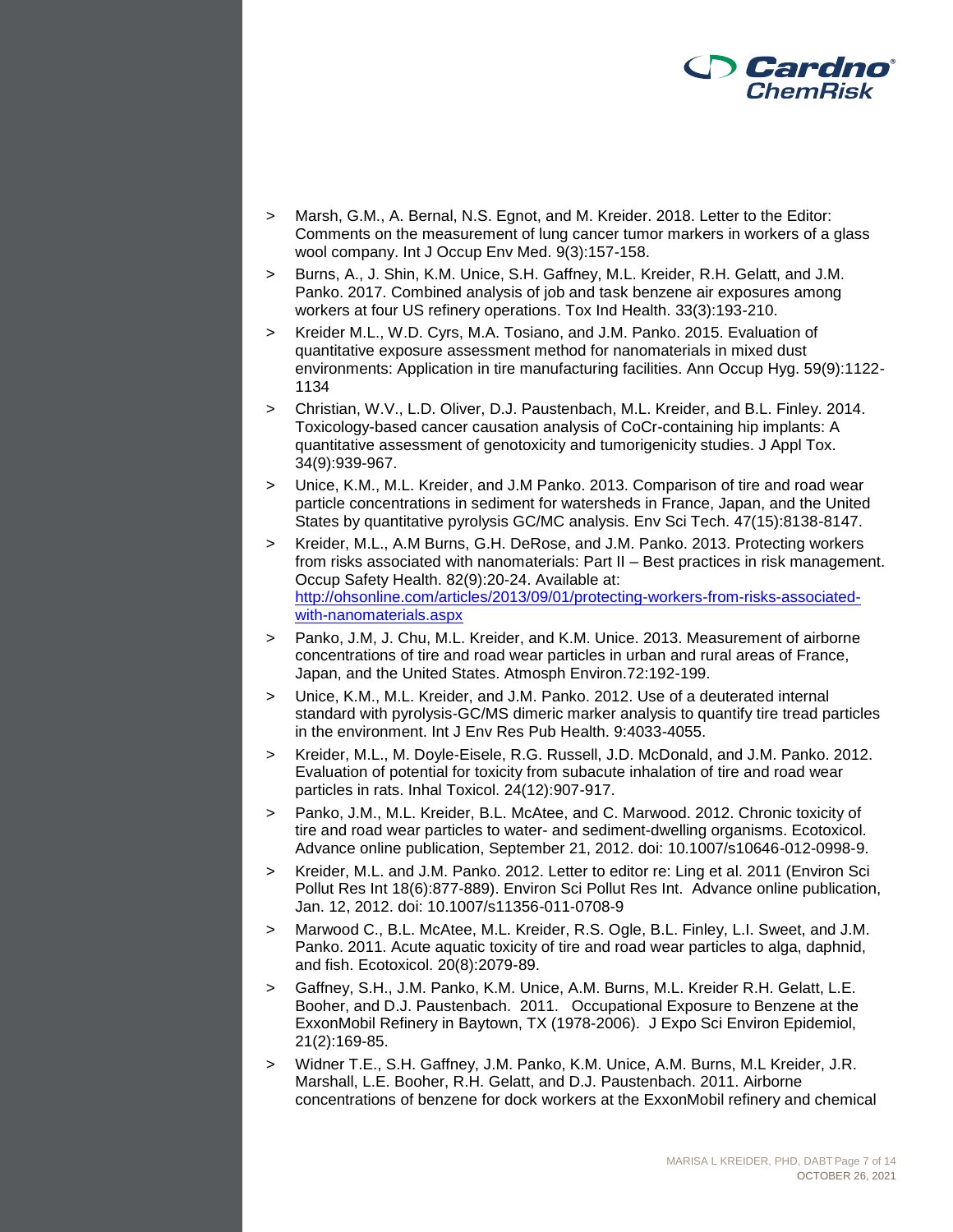

plant, Baton Rouge, Louisiana, USA (1977-2005). Scand J Work Env Health. 37(2):147-58.

- > Gaffney, S.H., A.M. Burns, M.L. Kreider, K.M. Unice, T.E. Widner, D.J. Paustenbach, L.E. Booher, R.H. Gelatt, and J.M. Panko. 2010. Occupational exposure at the ExxonMobil refinery in Beaumont, TX (1976-2007). Int J Hyg Env Health. 213(4):285- 301
- > Kreider, M.L., K.M. Unice, J. Panko, A. Burns, D.J. Paustenbach, L.E. Booher, R.H. Gelatt, and S. Gaffney. 2010. Benzene exposure in refinery workers: ExxonMobil Joliet, Illinois, USA (1977-2006). Tox Ind Health. 26(10):671-90.
- > Kreider, M.L. and E.S.Williams. 2010. Interpreting REACH guidance in the determination of the derived no effect level (DNEL). Reg Tox Pharm. 58(2):323-9.
- > Kreider, M.L., Panko, J.M., McAtee, B.L., Sweet, L.I., Finley, B.L. 2010. Physical and chemical characterization of tire-related particles: Comparison of particles generated using different methodologies. Sci Total Env. 408(3): 652-659.
- > Gaffney, S.H., K.M. Unice, M.E. Le, And M.L. Kreider. 2010. Formaldehyde emissions from wood products and cancer risk: Compliance with California's Proposition 65 and Airborne Toxic Control Measure. Submitted to Inhalation Toxicology.
- > Gaffney, S.H., J.M. Panko, A.M. Burns, K.M. Unice, M.L. Kreider, L.E. Booher, R.H. Gelatt, J.R. Marshall, and D.J. Paustenbach. 2009. Occupational Exposure to Benzene at the ExxonMobil Refinery at Baton Rouge, LA (1977-2005). Journal of Occupational and Environmental Health. (9): 517-529.
- > Slotkin, T.A., M.L. Kreider, , C.A Tate, and F.J. Seidler. 2006. Critical Prenatal and Postnatal Periods for Persistent Effects of Dexamethasone on Serotonergic and Dopaminergic Systems. Neuropsychopharmacology, 31(5):904-11.
- > Kreider, M.L., C.A. Tate, M.M. Cousins, C.A. Oliver, F.J. Seidler, and T.A. Slotkin. 2005. Lasting Effects of Developmental Dexamethasone Treatment on Neural Cell Number and Size, Synaptic Activity, and Cell Signaling: Critical Periods of Vulnerability, Dose-Effect Relationship, Regional Targets, and Sex Selectivity. Neuropsychopharmacology, 31(1): 12-35.
- > Kreider, M.L. J.E. Aldridge, M.M. Cousins, C.A. Oliver, F.J. Seidler, and T.A. Slotkin. 2005. Disruption of Rat Forebrain Development by Glucocorticoids: Critical Perinatal Periods for Effects on Neural Cell Acquisition and on Cell Signaling Cascades Mediating Noradrenergic and Cholinergic Neurotransmitter/Neurotropic Responses. Neuropsychopharmacology, 30(10): 1841-55.
- > Kreider, M.L., E.D. Levin, F.J. Seidler, and T.A. Slotkin. 2005. Gestational Dexamethasone Treatment Elicits Sex-Dependent Alterations in Locomotor Activity, Reward-Based Memory and Hippocampal Cholinergic Function in Adolescent and Adult Rats. Neuropsychopharmacology, 30(9):1617-23.
- > Kreider, M.L., F.J. Seidler, M.M. Cousins, C.A. Tate, and T.A. Slotkin. 2004. Transiently Overexpressed 2-Adrenoceptors and Their Control of DNA Synthesis in the Developing Brain. Developmental Brain Research. 152: 233-9.
- $>$  Kreider, M.L., F.J. Seidler, and T.A. Slotkin. 2004.  $\square$ -adrenoceptor Modulation of Transiently Overexpressed 2-adrenoceptors in Brain and Peripheral Tissues: Cellular Mechanisms Underlying the Developmental Toxicity of Terbutaline. Brain Research Bulletin. 62: 305-14.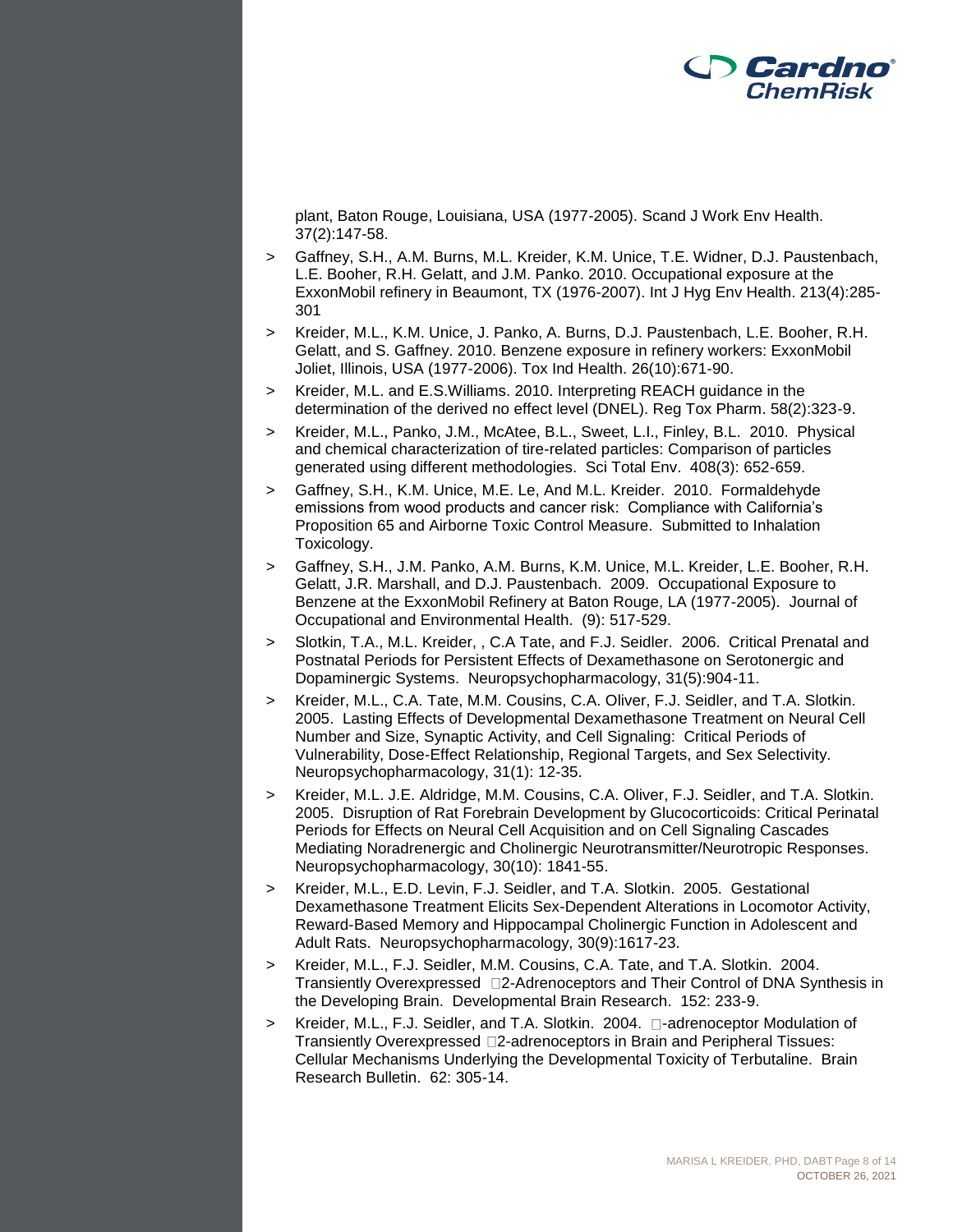

- > Aldridge J.E., J.A. Gibbons, M.M. Flaherty. M.L. Kreider, J.A. Romano, and E.D. Levin.\* 2003. Heterogeneity of toxicant response: sources of human variability. Toxicological Sciences: 76(1): 3-20.
	- > \*All authors contributed equally to this work

### Magazine Articles

- > Kreider, M.L., A.M. Burns, G.H. DeRose, and J. M. Panko. 2013. Protecting workers from risks associated with nanomaterials: Part I – Exposure assessment. Occup Health Safety. 82(7):90-94.
- > Panko, J.M., M.L. Kreider, and K.M. Unice. 2013. Industry analyzes global impact of tires. Rubber Plast News. June 3, 2013: 15-18.

- **Presentations** > Kozal, J.S., Lynch, H.N., Massarsky, A., Dinh, D., Kubitz, J.A., Atalay, Y., Scott, P.K., Kreider, M.L. 2021. Principal Components Analysis of Variables Affecting Per and Polyfluoroalkyl Substances (PFAS\_ Bioconcentration or Bioaccumulation Factors (BCFs/BAFs) in Fish. To be presented at the Society for Toxicology and Environmental Chemistry meeting, November 14-18, 2021.
	- > Lynch, H.N., Kozal, J.S., Massarsky, A., Dinh, D., and Kreider, M.L. Framework for assessment of uptake of PFAS in fish at contaminated sites with a case example from Australia. To be presented at the Society for Toxicology and Environmental Chemistry meeting, November 14-18, 2021.
	- > Kreider, M.L., Choiniere, C.J., and Matthews, K.A (co-presenters). Heavy Metals, Glyphosate, and Other Environmental Contaminants: Assessing Risk and Informing Consumers. Presented at Food Advertising, Labeling and Litigation Conference. September 29, 2021.
	- > O'Neill, H.C.,, Vincent, M.J., Han, A.A., Brown, S.E., Hazell, A.M., Kreider, M.L., and Madl, A.K. Hazard and risk banding framework for prioritization and bridging of eliquids for toxicity testing. 2021. Poster presentation at Society of Toxicology Annual Meeting, March 12-26, 2021 (virtual).
	- > Kreider, M.L. Optimizing the Evidence Integration Approach for Hazard Assessment for Chemicals with No Testing Data. 2020. Presented at the Society for Chemical Hazard Communication Fall Meeting. November 10, 2020.
	- > Beckett, E.M., Brown, S.E., Cheatham, D.R., Reamer, H.A., and Kreider, M.L. 2020. Weight-of-evidence analysis to assess the potential of PFOA to act as an endocrine disruptor via eight distinct modes of action. Accepted to the Society of Toxicology Annual Meeting, March 15-19, 2020 (meeting cancelled).
	- > Kreider, M.L., Miller, J.V., and Parker, J.A. 2020. Efficiency of removal of five perand polyfluorinated alkyl substances from drinking water with household granular activated carbon filters. Accepted to the Society of Toxicology Annual Meeting, March 15-19, 2020 (meeting cancelled).
	- > Kreider, M.L. and Cyrs, W.D. 2019. Exposure and risk assessment strategies for managing nanomaterials. Presented at Semiconductor Environmental Safety and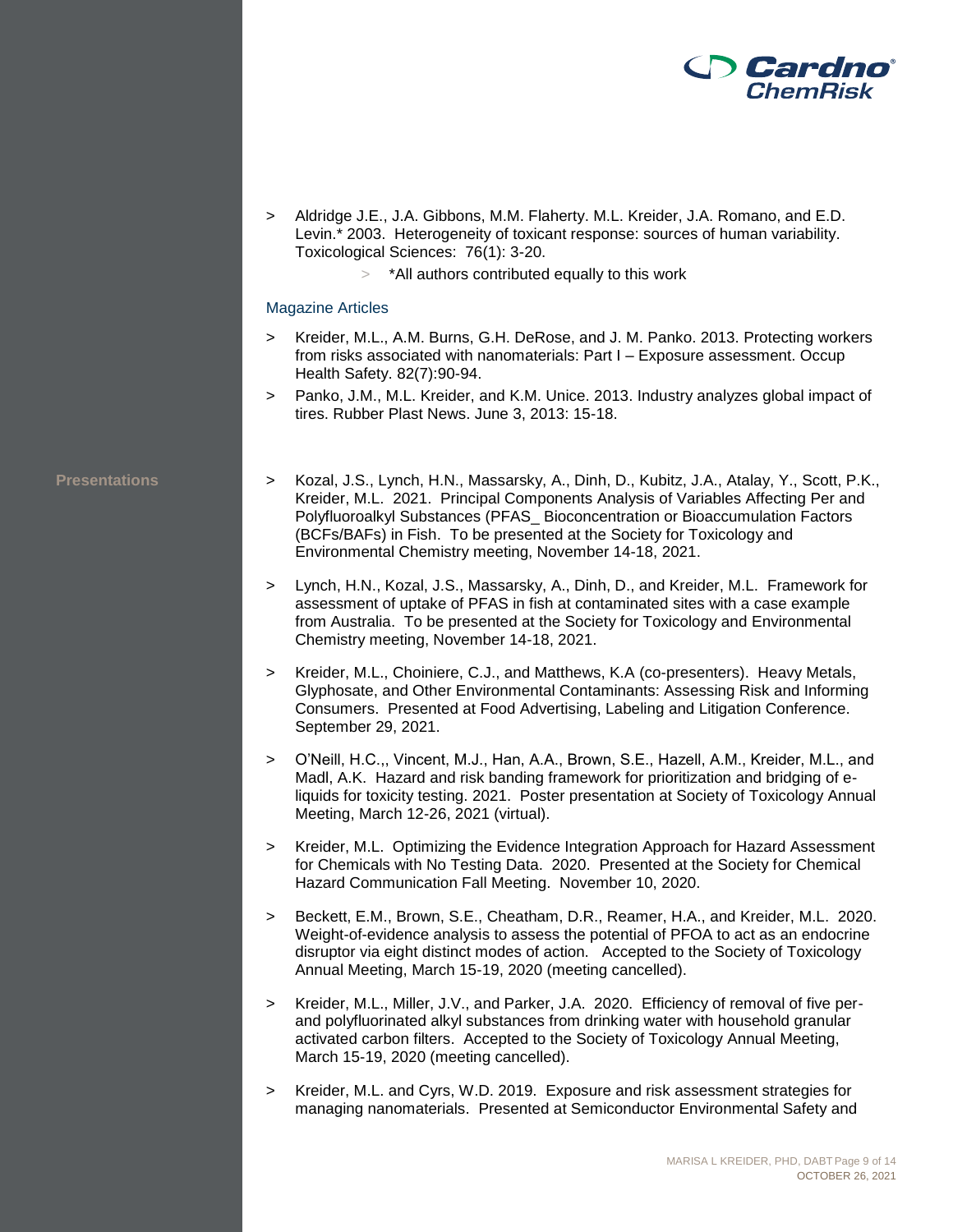

Health Association International High Technology ESH Symposium and Exposition. Scottsdale, AZ. April 30, 2019.

- > Kreider, M.L. 2019. Comparison of PFAS: Implications for hazard, exposure and risk assessment. Presented at Semiconductor Environmental Safety and Health Association International High Technology ESH Symposium and Exposition. Scottsdale, AZ. April 30, 2019.
- > Beckett, E.M., S.E. Brown. D.R. Cheatham, H.A. Reamer, M.L. Kreider. 2019. Weight of Evidence Analysis to Assess the Potential of PFOA to Act as a Steroidogenesis Inducer and Inhibitor. Abstract #3478. Poster Presentation at Society of Toxicology Annual Meeting. March 10-14, 2019. Baltimore, Maryland.
- > Kougias, D.G., M. Kovochich, J.V. Miller, M.M. Abramson, M.A. Maddaloni, M.L. Kreider. 2019. Evaluation of International Screening Values for Perfluorooctane Sulfonate (PFOS). Abstract #1189. Poster Presentation at Society of Toxicology Annual Meeting. March 10-14, 2019. Baltimore, Maryland.
- > Miller, J.V., M.M. Abramson, D.G. Kougias, MA. Maddaloni and M.L. Kreider. 2019. Comparative analysis of international and domestic points of departure and uncertainty factors contributing to disparate oral reference doses for PFOA. Abstract #1175. Poster Presentation at Society of Toxicology Annual Meeting. March 10-14, 2019. Baltimore, Maryland.
- > Kreider, M.L., E.S. Hynds, and J.M. Panko. 2019. Evaluation of Tire and Road Wear Particles (TRWP) in Air in Delhi, India. Poster Presentation at Society of Toxicology Annual Meeting. March 10-14, 2019. Baltimore, Maryland.
- Badger, D.E., C.E. Gillie, and M.L. Kreider. A Human Health Risk Assessment of Heavy Metal Ingestion from Children's Foods. Poster Presentation at Society of Toxicology Annual Meeting. March 10-14, 2019. Baltimore, Maryland.
- > Kreider, M.L. Risk Assessment under TSCA: How EPA Evaluates New Chemicals. Presented at the Semiconductor Environmental Safety and Health Association (SESHA) International High Technology ESH Symposium and Exposition. Scottsdale, AZ; April 16-20, 2018.
- > Beckett, E.M., D. C. Cheatham H. A. Reamer, S. E. Brown, and M. L. Kreider. 2018. Weight-of-Evidence Analysis to Assess the Potential of PFOA to Act as an Estrogen Receptor Agonist. Abstract # 3534. Poster Presentation at Society of Toxicology Annual Meeting. March 11-15, 2018. San Antonio, Texas.
- > Kreider, M.L. 2018. Implications of the Frank R. Lautenberg Chemical Safety Act for the Industrial Hygiene Community. Presented at the Yuma Pacific Southwest American Industrial Hygiene Association meeting. San Diego, CA; January 19, 2018.
- > Kreider, M.L. and J.M. Panko. 2016. Weight of evidence evaluation of potential endocrine disruption by 1,3-diphenylguanidine based on results of tier 1 endocrine disruption screening program assays. Abstract #1864. Poster Presentation at Society of Toxicology Annual Meeting. March 13-17, 2016. New Orleans, Louisiana.
- Panko, J.M., S.M. Benson and M.L. Kreider. 2016. Meta-analysis of lung cancer risk related to diesel exposure by occupation and evaluation of exposure response.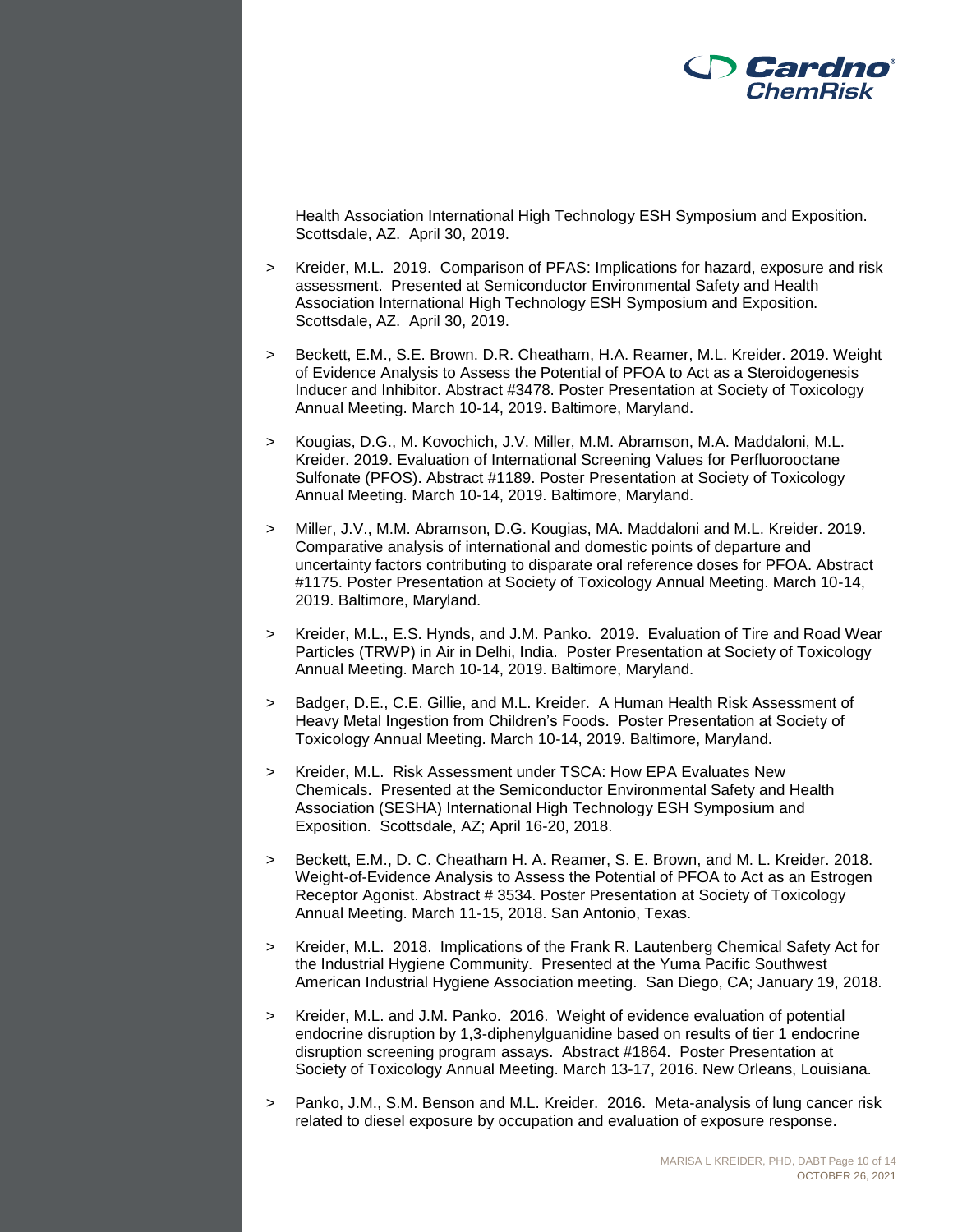

Abstract #2976. Poster Presentation at Society of Toxicology Annual Meeting. March 13-17, 2016. New Orleans, Louisiana.

- > Unice, K.M., J.L. Bare, M.L. Kreider, and J.M. Panko. 2015. Evaluation of Leachate from Tire and Road Wear Particles (TRWP) Upflow Percolation Column Tests. Poster presentation at Society of Environmental Toxicology and Chemistry, 36th Annual Meeting, Salt Lake City, UT, November 1-5, 2015.
- > Christian, WV, LD Oliver, DJ Paustenbach, ML Kreider and BL Finley. 2015. Toxicology Based Cancer Causation Analysis of CoCr-Containing Hip Implants: A Quantitative Assessment of Genotoxicity and Tumorigenicity Studies. Poster presentation at the 54th Annual Meeting and Society of Toxicology (SOT) Meeting at the San Diego Convention Center, San Diego, CA; March 22-26, 2015.
- > Kreider, ML. 2014. The Development and Application of a Methodology to Quantify Exposure to Nanoscale Amorphous Silica and Carbon Black During Tire Manufacturing. Presentation at the International Tire Exhibition and Conference September 9-11, 2014, Akron, OH.
- > Cyrs WD, MA Tosiano, JM Panko and ML Kreider. 2014. Use of a novel method to assess exposure to nanoscale carbon black and amorphous silica at two tire manufacturing facilities. Podium Presentation at The American Industrial Hygiene Conference & Exposition (AIHce) May 31 – June 5, 2014, San Antonio, TX, at the Henry B. Gonzalez Convention Center (HBGCC).
- > Kreider ML, WD Cyrs, MA Tosiano and JM Panko. 2014. Method Development for Nanomaterials Exposure Assessment in Mixed Dust Environments. Podium Presentation at The American Industrial Hygiene Conference & Exposition (AIHce) May 31 – June 5, 2014, San Antonio, TX, at the Henry B. Gonzalez Convention Center (HBGCC).
- > Kreider, M.L. and C. Zatz. Does this Chemical Make Me Look Fat? The New Frontier of Endocrine Disruption. Presented at Defense Research Institute Toxic Tort and Environmental Law Conference. New Orleans, LA; February 20-21, 2014.
- > Madl, A.K, K. Unice, M. Kreider, M. Kovochich, I.G. Bebenek and M.M. Abramson. 2013. Risk Ranking Framework to Assess the Health Hazard of Nanomaterial Containing Products in an Industrial and Consumer Application Setting. TechConnect World Conference, May 12-16, 2013. Washington DC. ISBN 978-1- 4822-0586-2 Vol 3:485-488.
- > Kreider, M.L., K.M. Unice, and J.M. Panko. 2013. Framework for Quantitative Exposure Assessment of Nanostructured Materials in Occupational Settings. TechConnect World Conference, May 12-16, 2013. Washington DC. ISBN 978-1- 4822-0586-2 Vol. 3:501-504.
- > Madl, A.K. I.G. Bebenek, M. Kovochich, K.M. Unice, M.L. Kreider, and M.M. Abramson. Health Risk Ranking for the Life Cycle of Nanomaterial-Containing Products: Comparison of Industrial Versus Consumer Application Settings. Presented at American College of Toxicology. November 4-7, 2012 in Orlando, FL.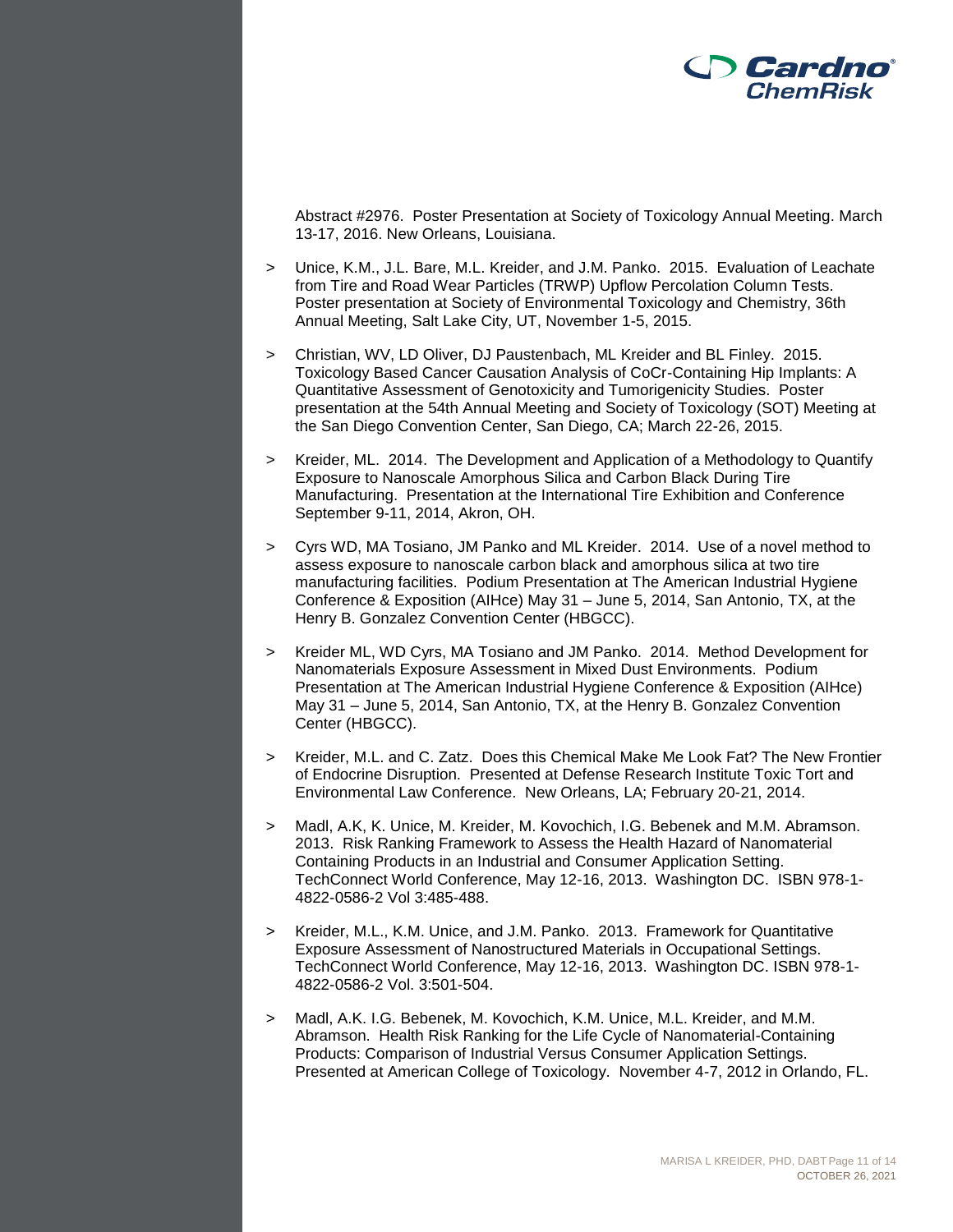

- > Kreider, M.L. Update on Human Health and Environmental Issues of Ground Rubber in Playgrounds and Artificial Turf Fields. Presented at 5th Scrap to Profit Conference. October 9-11, 2012 in Montgomery, Alabama.
- > Kreider, M.L., K.M. Unice, and J.M. Panko. A Case Study in Understanding Exposure Associated with Nanostructured Materials: Carbon Black and Amorphous Silica. Presented at Society for Environmental Toxicology and Chemistry, Asia/Pacific. September 24-27, 2012 in Kumamoto, Japan.
- > Madl, A.K., K.M. Unice, M.L. Kreider, M. Kovochich, I.G. Bebenek. Risk Ranking Framework for the Life Cycle of Nanomaterial-Containing Products. Presented at TechConnect World 2012 - Nanotech, Microtech, Biotech, Cleantech Joint 2012 Conferences. June 18-21, 2012 in Santa Clara, CA.
- > Kreider, M.L., J.M. Panko, and B.L. Finley. 2012. Effects of subacute inhalation exposure to tire and road wear particles in rats. Presented at the 2012 Health Effects Institute (HEI) Annual Conference. Chicago, IL, April 15-17, 2012.
- > Kreider, M.L. 2012. Potential for Toxicity on the Cardiopulmonary System from Inhalation of Airborne TRWP. Presented at Tire Technology Expo. February 13-15, 2012. Cologne, Germany.
- > Kreider, M.L., J.M. Panko, J.D. McDonald, B.L. McAtee, B.L. Finley, and J. Seagrave. 2011. Effects of Intratracheal Instillation of Tire and Road Wear Particles (TRWP) and Tread Particles (TP) on Inflammation and Cytotoxicity in Rat Lung: A Comparative Toxicity Study. Presented at 2011 Society of Toxicology Meeting, Washington, D.C., March 6-10, 2011.
- > Kreider, M.L. 2010. Beneficial Reuse of Ground Scrap Tires in Playgrounds and Athletic Fields: Answering Questions about Human Health Safety. From Scrap to Profit: 4th Annual Symposium on Recycled Rubber in Plastics and Rubber Products. November 3-4, 2010. Little Rock, AR.
- > Marwood C, B.L. McAtee, M.L. Kreider, B.L. Finley, and J.M. Panko. Chronic Toxicity of Tire/Road Wear Particles in Sediment to Aquatic Organisms. Presented at the Society of Environmental Toxicology and Chemistry (SETAC) North America 31st Annual Meeting; Portland OR. Thursday November 11th, 2010, Exhibit Hall.
- > Marwood C., B.L. McAtee, M.L. Kreider, R. Ogle, B.L. Finley, and J.M. Panko. Identification of Toxic Constituents in Tire and Road Wear Particle Extracts. Presented at the Society of Environmental Toxicology and Chemistry (SETAC) North America 31st Annual Meeting; Portland OR. Thursday November 11th, 2010, Exhibit Hall.
- > Burns, A.M, J.M. Panko, M.L. Kreider, K.M. Unice, S.H. Gaffney, D.J. Paustenbach, L.E. Booher, and R.H. Gelatt. Task-Based Analysis of Benzene Air Concentrations Associated with Refinery Operations, 2010 American Industrial Hygiene Conference & Exposition, May 22 to May 27, 2010. Podium presentation in Hazardous Occupational Exposures – Case Studies session, scheduled for Monday May 24 2010 2:00 PM - 4:40 PM. Denver, CO.
- > Burns, A., J.M. Panko, M.L. Kreider, K.M. Unice, S.H. Gaffney, D.J. Paustenbach, L.E. Booher and R.H. Gelatt. Job-Based Analysis of Benzene Air Concentrations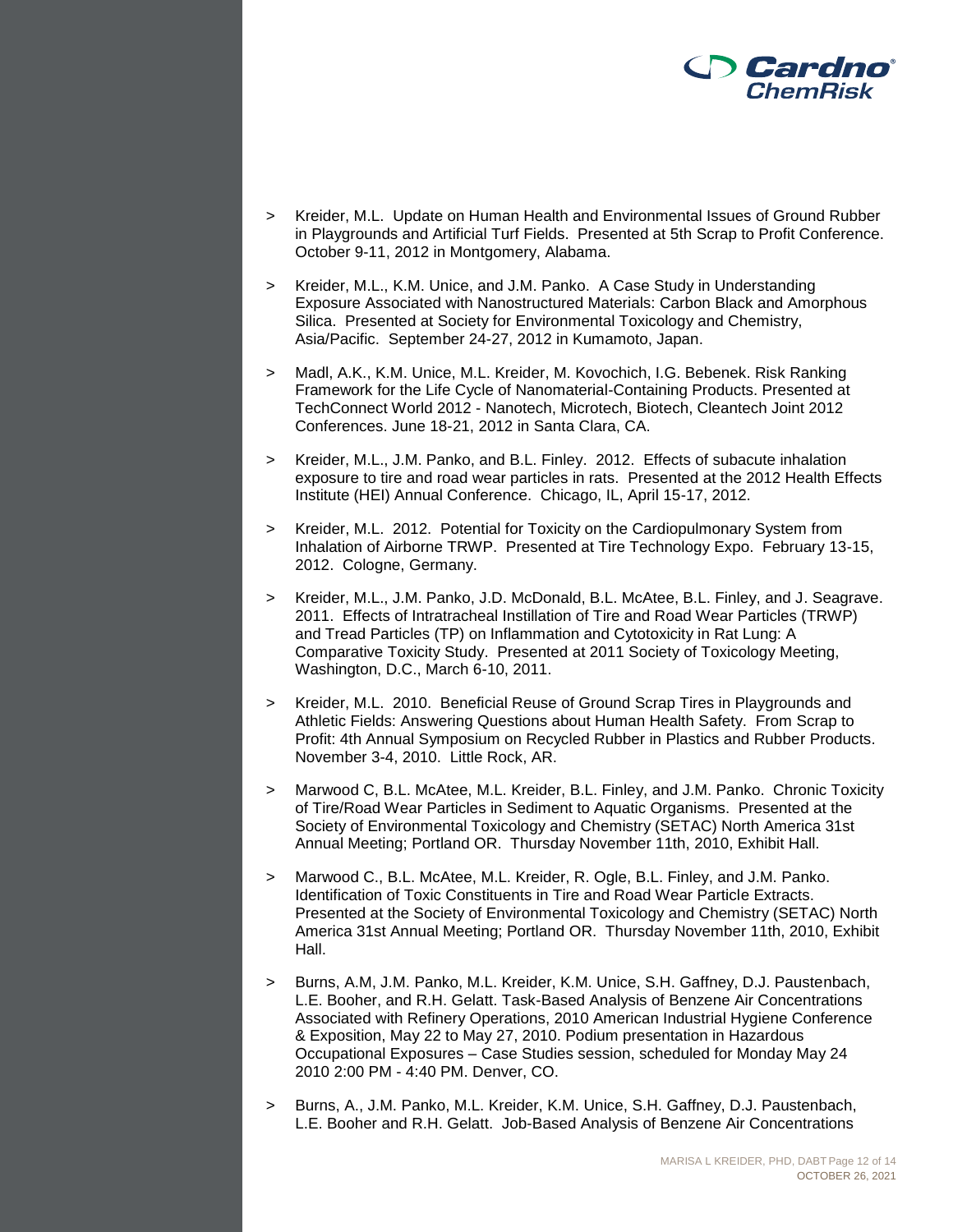

Associated with Refinery Operations. Poster presentation at the Society of Toxicology's Annual Meeting. #1851. March 10, 2010. Salt Lake City, UT.

- > Kreider, M.L., Panko, J.M. 2009. Evaluation of Rubber Products: An Example from the Tire Industry. Presented at the International Pharmaceutical Aerosol Consortium on Regulation and Science (IPAC-RS) OINDP Materials Forum. September 13-14, 2009.
- > Panko, J.M., S.H. Gaffney, M.L. Kreider, K.M. Unice, A.M. Burns, D.J. Paustenbach, L.E. Booher, and R.H. Gelatt. Job and Task Based Analysis of Benzene Air Concentrations Associated with Refinery Operations. Presented at Benzene 2009: Health Effects and Mechanisms of Bone Marrow Toxicity; Implications for t-AML and the Mode of Action Framework. September 2009. Munich, Germany.
- > McAtee B.L., M. L. Kreider, L.I. Sweet, J.M. Panko, and B.L. Finley. Biological leaching of metals from respirable tire wear particles. Toxicological Letters, Vol. 189S S225. Presented at Eurotox 2009, Dresden, Germany, September 2009.
- > Panko J.M., B.L. McAtee, M.L. Kreider, M. Gustafsson, G. Blomqvist, A. Gudmundsson A, L.I. Sweet, and B.L. Finley. Physio-chemical analysis of airborne tire wear particles. Toxicological Letters, Vol. 189S S205. Presented at Eurotox 2009, Dresden, Germany, September 2009.
- > Widner, T.E., D.J. Paustenbach, S.H. Gaffney, J.M. Panko, K.M. Unice, A.M. Burns, M.L. Kreider, R.H. Gelatt, and L.E. Booher. Airborne Benzene Concentrations Associated with Dock Operations at the ExxonMobil Refinery, Baytown, Texas (1978- 2007). Presentation # 243. American Industrial Hygiene Conference and Exhibition. June 1-4, 2009. Toronto, ON.
- > Kreider, M.L., and E.S. Williams. 2009. Determination of the Derived No-Effect Level for Styrene: An Exercise in Interpreting REACH Guidance. Presented at the 2009 Society of Toxicology Meeting, Baltimore, MD. March 15-19, 2009.
- > Scott, P.K., and M.L. Kreider. 2009. A Review of the Methods for Lipid Content in Human Serum and the Impact on Serum Levels of Persistent Organic Pollutants. Presented at the 2009 Society of Toxicology Meeting, Baltimore, MD. March 15-19, 2009.
- > Kreider, M.L., B.L. McAtee, L.I. Sweet, J.M. Panko, and B.L. Finley. 2008. Physical and Chemical Characterization of Tire-Related Particles: Comparison of Particles Generated Using Different Methodologies (On-Road Collection, Laboratory Collection, and Cyrogenic Breading of Tread Rubber). Presented at the Fall 174th Technical Meeting of the Rubber Division of the American Chemical Society, Inc., Louisville, KY. October 15, 2008
- Panko J.M, M.L. Kreider, B.L. McAtee, L.I. Sweet, and B.L. Finley. 2008. Methods for Collecting Tire Wear Particles under Realistic Driving Conditions – Implications for Future Research Regarding Environmental Impacts. Presented at the Fall 174th Technical Meeting of the Rubber Division of the American Chemical Society, Inc., Louisville, KY. October 15, 2008
- > Gaffney, S.H., K.M. Unice, M. Le, M., and M.L. Kreider. 2008. Formaldehyde Emissions from Wood Products and Cancer Risk: Compliance with California's